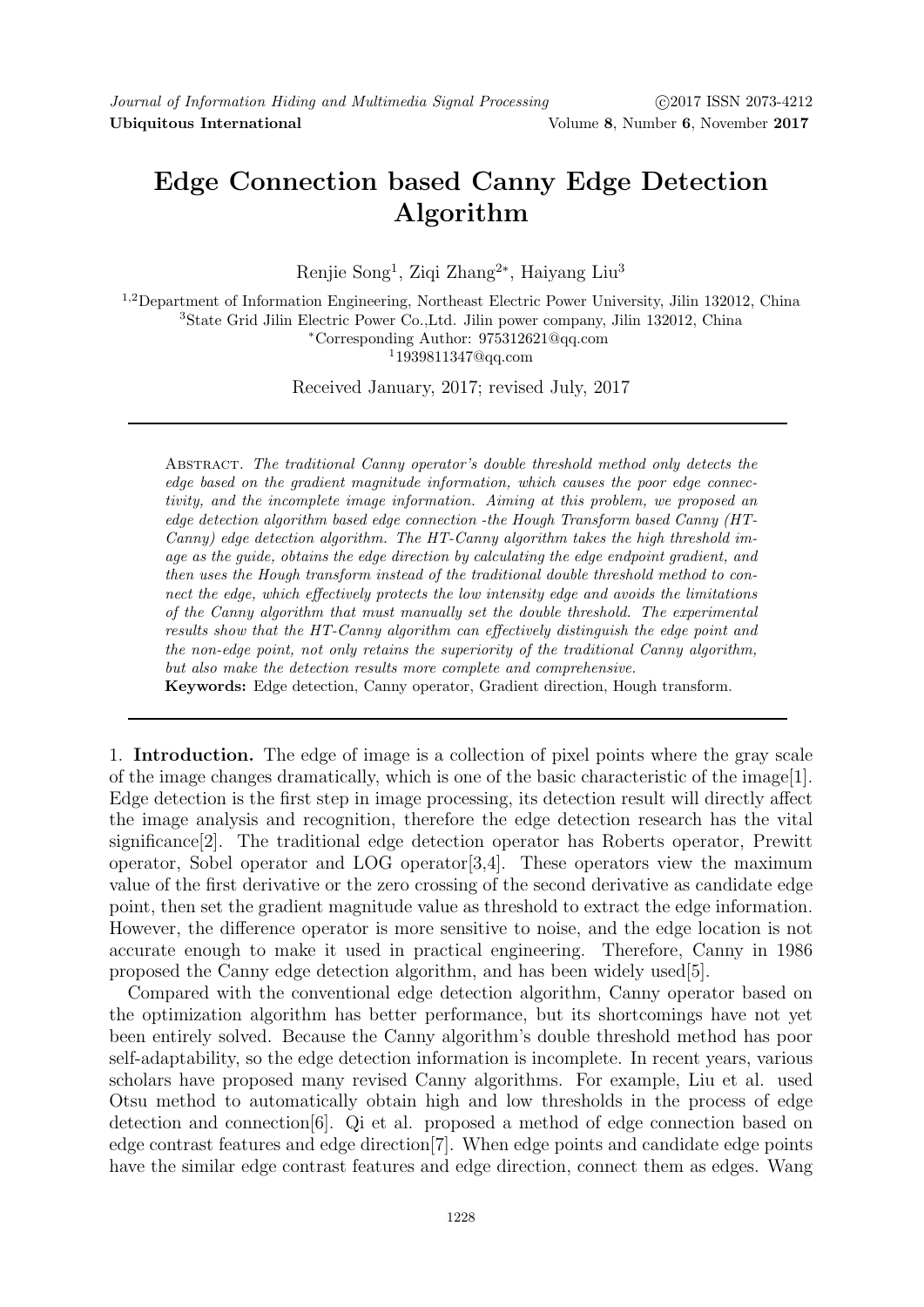et al. divided image into several regions and then use adaptive threshold to detect the edge according to the image information[8]. However, the above algorithm does not solve the problem of low intensity edge detection, the continuity and integrity effect is not ideal. Therefore, we proposed the Hough Transform based Canny (HT-Canny) algorithm for edge detection. HT-Canny algorithm designed an edge connection method based on gradient direction and Hough Transform. Compared with the traditional algorithm, HT-Canny algorithm can effectively detect low intensity edge, and do not need to manually set the double threshold, improve the edge connection capability of Canny algorithm. Experiment results also verify the feasibility and effectiveness of the HT-Canny.

The rest of paper is structured as follows: section 2 discusses traditional Canny edge detection algorithm, section 3 describes the HT-Canny operator and section 4 demonstrates its performance. Finally, section 5 summarizes the conclusions.

2. Traditional Canny Edge Detection Algorithm. Traditional Canny algorithm firstly uses Gaussian function to smooth the image, and then calculates image gradient magnitude and direction of the de-noising image, performs the non-maxima suppression according to gradient direction to obtain unilateral edge response, and finally uses double threshold method to detect and connect edge[9-10].

## (1) Image smooth

To reduce the effects of noise, Canny operator first uses Guassian function to convolve to smooth the image. The Guassian function is defined as:

$$
G(x,y) = \frac{1}{2\pi\sigma^2} exp(-\frac{x^2 + y^2}{2\pi\sigma^2})
$$
\n(1)

Where  $\sigma$  is the space scale coefficient of Guassian filter, and it controls the extension of smoothing image. When the value of  $\sigma$  is small, the filter has high positioning accuracy, but the signal-noise ratio is low. When the value of  $\sigma$  is large, it is just the opposite. Therefore, we should select appropriate Gaussian filter parameters according to the need. (2) Gradient calculation

The traditional Canny algorithm adopts finite difference of  $2 \times 2$  neighbouring area to calculate gradient magnitude and gradient direction to obtain the corresponding gradient magnitude image G and gradient direction image  $\theta$ . The first order partial derivatives in the directions of x and y can be got from following formulas respectively:

$$
G_x(i,j) = (I(i+1,j) - I(i,j) + I(i+1,j+1) - I(i,j+1))/2
$$
\n(2)

$$
G_y(i,j) = (I(i,j+1) - I(i,j) + I(i+1,j+1) - I(i+1,j))/2
$$
\n(3)

At this time, the gradient magnitude and gradient direction are:

$$
G(x,y) = \sqrt{G_x^2(i,j) + G_y^2(i,j)}
$$
\n(4)

$$
\theta(i,j) = \arctan[\frac{G_y(i,j)}{G_x(i,j)}]
$$
\n<sup>(5)</sup>

(3) Non-maxima Suppression (NMS)

In order to get accurately position and unilateral edge, the smoothed image requires non-maximum suppression. Canny algorithm uses  $3 \times 3$  neighboring area which consists of eight directions to execute interpolation to the gradient magnitude along gradient direction. The non-maximal suppression process selects the edge points by determining whether the gradient magnitude of each pixel is the maximum of its 8 neighboring area in the gradient direction. If the gradient magnitude  $G(i,j)$  is greater than the two interpolation in the gradient direction, the pixel will be marked as candidate edge point, otherwise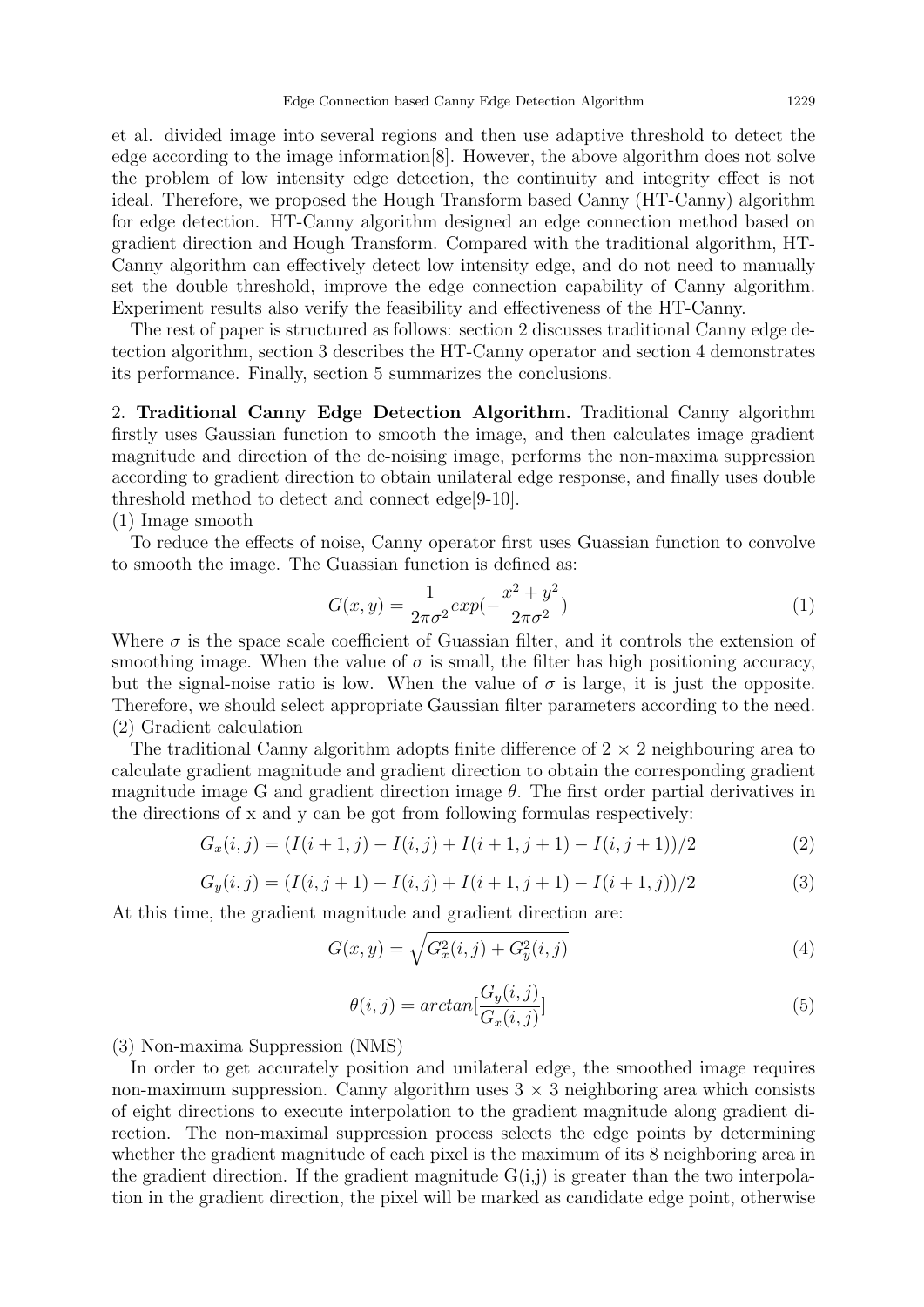it will be marked as non-edge points. (4) Edge detection and connection

The Canny algorithm adopts double threshold method to detect and connect edge after carrying on non-maximum suppression. The double threshold method first sets the high and low thresholds. If the gradient magnitude of the pixel is greater than the high threshold, the point will be treated as edge point, and if the pixel gradient magnitude is less than the low threshold, the point will be treated as non-edge points. The edge detection results are discontinuous after this process. In order to get continuous edges, the rest points which are connect with edge points will be marked as edge points.

3. Hough Transform based Canny Operator. Traditional Canny algorithm only determines the edge point based on the gradient magnitude information. When the edge contrast ratio of the detected image is weak, the low intensity edge is easy to leak. For instance, the gradient histogram of the Lena image is shown in Figure 1. From the gradient histogram, we can see that gradient magnitude is mostly concentrated between 0 and 50. If using traditional double threshold method to detect and connect edge, we unable to set appropriate threshold to effectively distinguish edge points, and easy to lose low intensity edge. The traditional double threshold method has become the performance bottleneck of Canny algorithm. Therefore, we propose Hough Transform based Canny (HT-Canny) operator for image edge detection.



Figure 1. Gradient histogram

The HT-Canny algorithm introduced edge connection method based on gradient direction and Hough Transform to replace the double threshold method. Firstly, we use the high threshold image as the guide, and then select the edge connection window according to the gradient direction of the edge endpoint. When the gradient magnitude of the pixel is close to the endpoint, in the same time, Hough Transform determines it is collinear, we connect the pixel as edge point.

3.1. Edge Endpoint. The traditional Canny edge detection algorithm regards the point where the gradient magnitude is greater than the high threshold as the edge point. In the HT-Canny, we use Otsu method to automatically obtain high threshold. The points whose gradient magnitude is greater than the high threshold are marked as edge points. The points whose gradient magnitude is less than the high threshold are marked as candidate edge points.

For edge points, if there are only one edge point or two connected edge points in its 8 neighboring area, we see it as edge endpoints[7]. For instance, in Figure 2, the black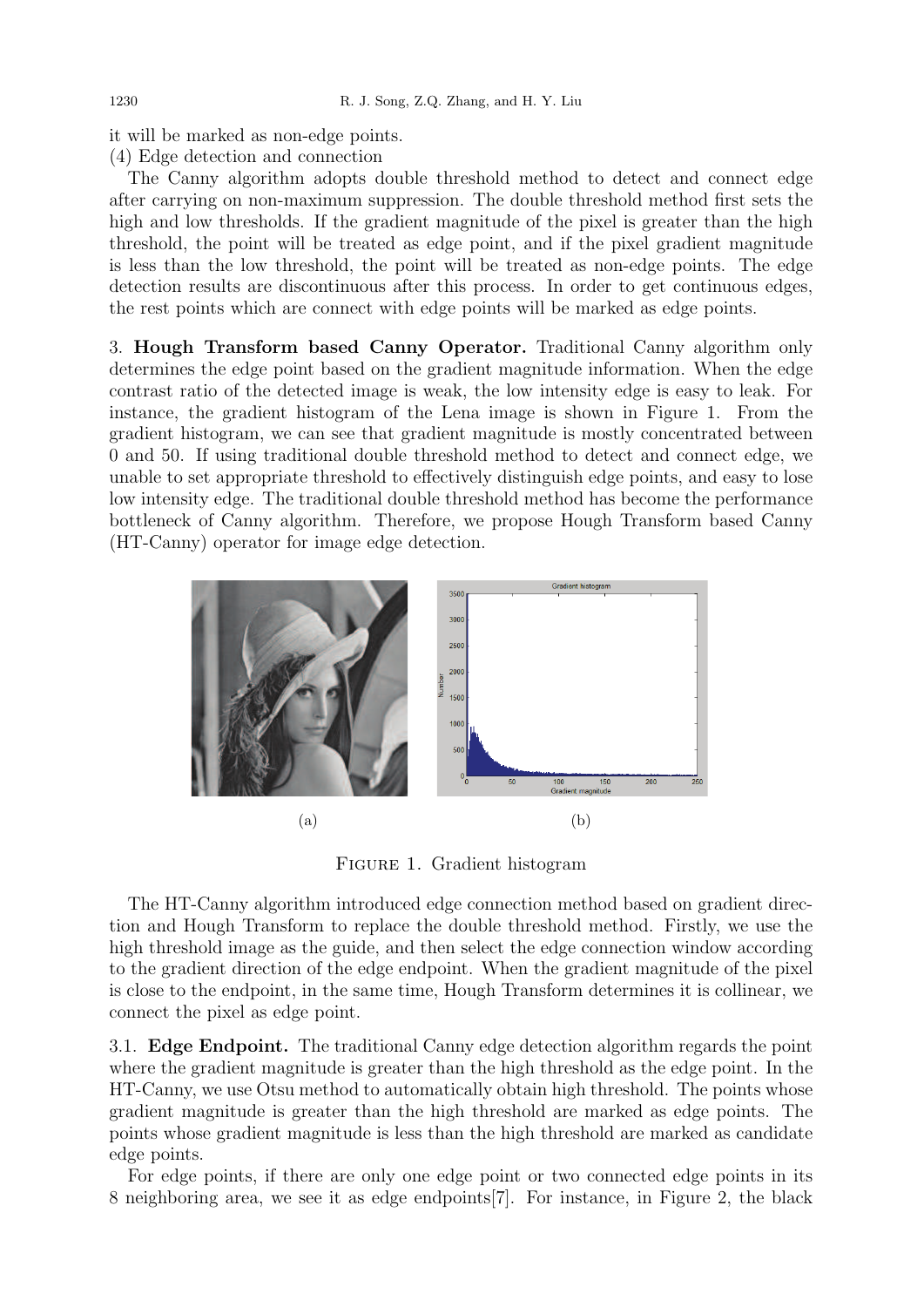

FIGURE 2. Example of edge endpoints

points represent the edge points and the dots represent the candidate edge points. The 8 neighboring area of point A has only one edge point, so point A is the edge endpoint. There are two connected edge points in the 8 neighboring area of point B, while point C has two non-connected edge points, so the point B is the edge endpoint and the point C is not the edge point.

3.2. Edge Connection. Because edge endpoint is the gap of the edge, so we connect the edge relies on endpoint information. Pixel gradient direction refers to the direction in which the gradient direction changes drastically. As shown in Figure 3, the gradient direction is perpendicular to the edge direction, so we can get the edge direction according to the gradient direction.



Figure 3. Gradient direction

Since each edge has two possible directions, we determine edge connection direction according to the position of edge points in the edge endpoint's 8 neighbouring area. The opposite direction of edge points is regarded as the edge connection direction. The edge connection window selection is shown in Figure 4, where the black points are the edge points and the dots are the edge connection window for Hough Transform. If current endpoint gradient direction complies  $-10^{\circ} \leq \theta(i,j) \leq 10^{\circ}$ , the edge direction is considered vertical and the horizontal edge connection window is selected. If current endpoint gradient direction complies  $-90° \le \theta(i,j) \le -80°$  or  $80° \le \theta(i,j) \le 90°$ , the edge direction is considered horizontal and the vertical edge connection window is selected. When excess points in the calculation, the Hough transform will detects fake edge, so we chose  $5 \times 5$ edge connection window.

Because the adjacent edge points have the similar edge direction, while noise points do not have this feature. So, the points in the same direction points in edge connection window represent current edge direction, and those points can be connected as edge. In this paper, we use Hough Transform to look for the collinear points. The Hough Transform has been the most popular detection method to geometric figure, such as straight lines, circles, ellipses[11-13]. Because of the Hough Transform, the collinear points in image space mapped into intersecting curve in the parameter space, so we convert the line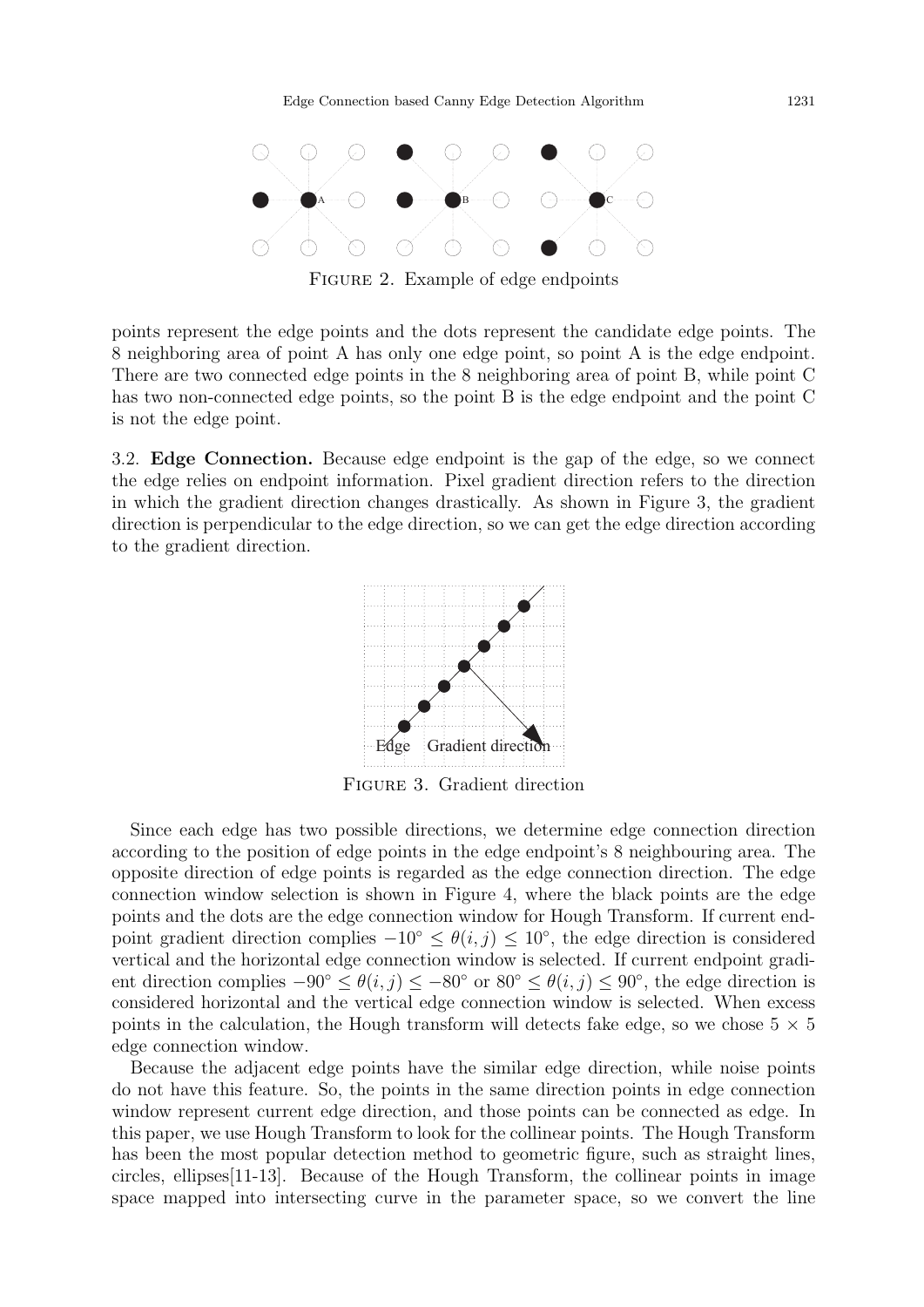

FIGURE 4. Edge connection window selection

detection to point detection. The general equation of a straight line in the image space is:

$$
y = kx + b \tag{6}
$$

Since the vertical line slope is infinite, the parameter equation is expressed as:

$$
\rho = x \cos \theta + y \sin \theta \tag{7}
$$

where  $\rho$  is the distance from the origin of the image to the line,  $\theta$  is the angle between the linear normal and x axis.

The process of Hough Transform: Discretize the scope of  $\theta$  and  $\rho$  value, and set a corresponding 2-dimension accumulator array in parameter space. For each pixel, using the equation expressed in equation (7) to calculate  $\rho$  value with a change in the succession of  $\theta$  in the parameter space, then looks for the accumulator's cells that the  $(\rho,\theta)$  value fall into and the cell value is incremented by one. When all pixels have been accumulated, find the local maxima  $(\rho,\theta)$  value in accumulator array. The local maxima  $(\rho,\theta)$  value represent the most likely straight line in image space, so we can obtain the collinear pixels and connect it as edge points. The adjacent edge points in the image have similar gradient magnitudes, while the isolated noise points do not have this characteristic. According to this feature, an additional condition is added to the candidate edge points in the edge connection window: the gradient difference of the endpoint gradient is less than the fixed value. In the experiment, when the gradient difference is 10, the detection effect is better, so we set the fixed value as 10 according to experience.

The process of HT-Canny: (1) Use Otsu method automatically get high threshold, the pixels are divided into edge points and candidate edge points. (2) Look for the edge endpoints. (3) Select edge connection window according to the gradient direction of edge endpoint and the position of edge point in 8 neighboring area. (4) Do Hough Transform to edge connection window, and the collinear point pixel value is set to 255, connected to the edge.

4. Experiment. We evaluate the performance of HT-Canny by comparing HT-Canny with the traditional Canny operator and the algorithm in literatures [6-8]. The algorithm in [6] uses Otsu method to automatically get double threshold. The algorithm in [7] links edge according to the similarity of edge contrast features and edge direction. The algorithm in [8] divides image into sub-images and detects them with adaptive threshold value. Edge detection experiments were carried out on the Lena image, Cameramen image and Transmission line image. In the experiment, the high threshold of the traditional Canny algorithm and the HT-Canny algorithm is automatically generated by the Otsu algorithm.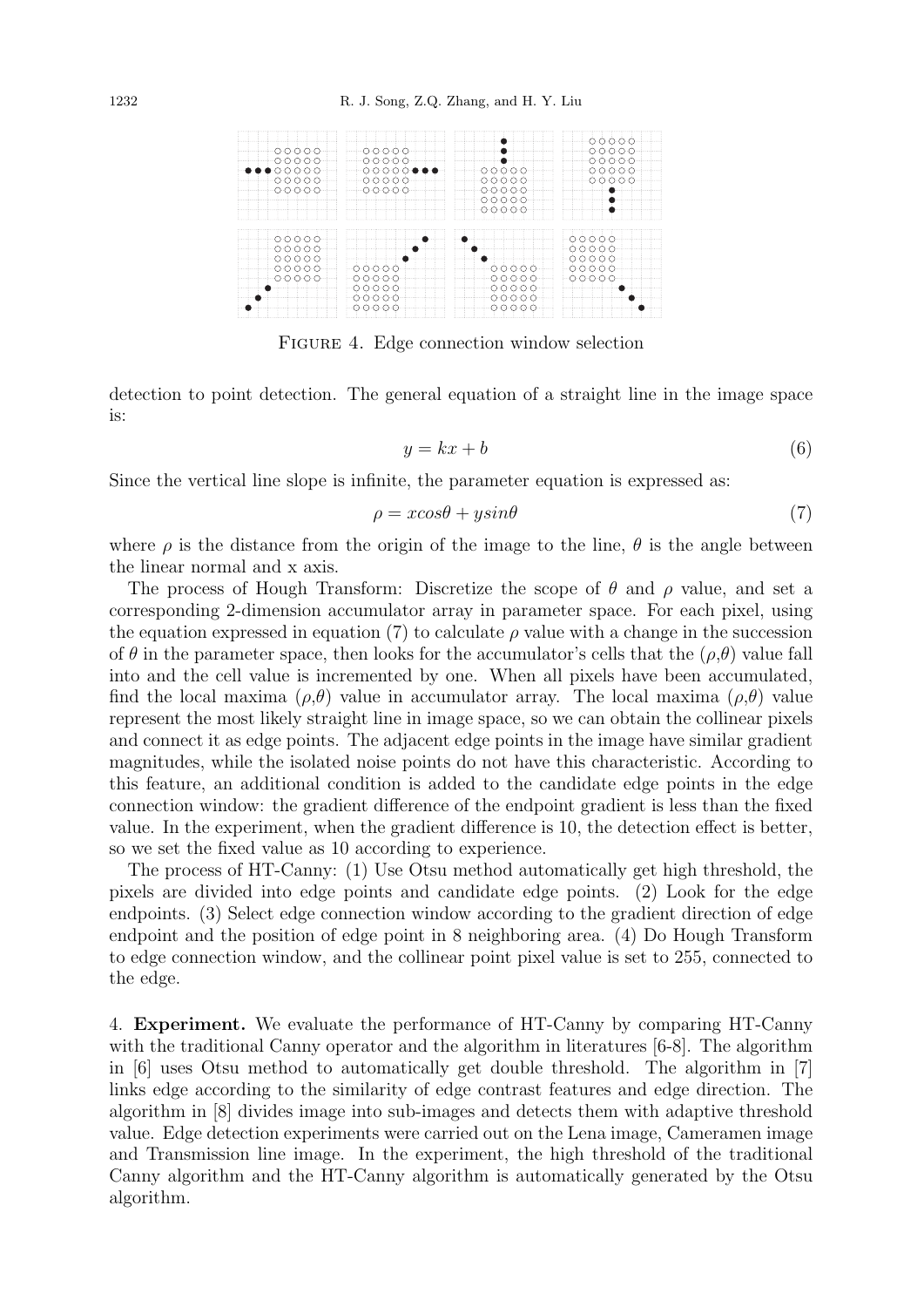4.1. The edge detection result and analysis. The traditional Canny operator, algorithms in literatures [6-8] and the HT-Canny operator were employed as the edge detection algorithm, respectively. The simulation results are shown in Figure 5 and Figure 6. From Figure 5 and Figure 6, we make the following conclusions:

1. Traditional Canny algorithm lost a lot of edge information. In Lena image, people contour are missed and the left line appeared jagged. In Cameraman image, the right edge of building is missed.



FIGURE 5. Edge detection results of Lena image

2. From Figure 5 (b)-(f) we can see that, although the algorithms in literatures [6-8] also obtained more edge information than traditional Canny algorithm, but the HT-Canny algorithm gained more complete edge (As red ellipses show in Figure 5).

3. From Figure 6 (b)-(f) we can see that, the results of the algorithms in literatures [6-8] and HT-Canny algorithm are almost the same. HT-Canny was verified more continuity and has better unilateral edge response by the edge detection statistical criterion in literature [16].

In general, high voltage transmission lines are far away from traffic towns. In order to ensure the security operations of high voltage transmission lines, conducting transmission lines detection in images is necessary [14,15]. In this paper, HT-Canny algorithm is used in transmission line image detection. The detection result is shown in Figure 7. From the detection results, we can conclude that HT-Canny algorithm gained more clean and complete edge information than the rest of three algorithms.

4.2. The statistical criterion of edge detection algorithms. Lin et al. proposed an edge detection statistical criterion[16]. Firstly, the criterion count the total number of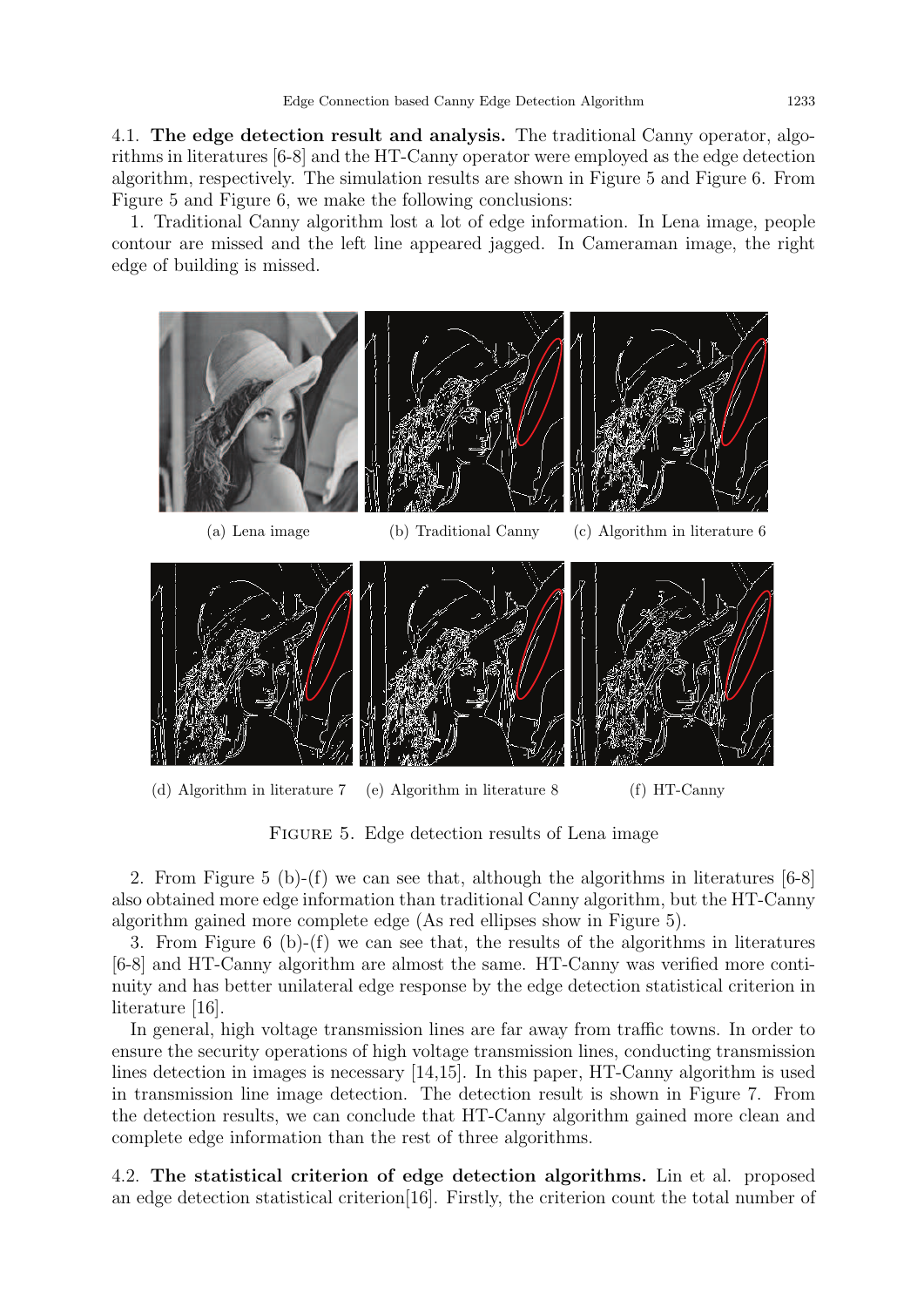

(d) Algorithm in literature 7 (e) Algorithm in literature 8 (f) HT-Canny

FIGURE 6. Edge detection results of Cameramen image

detected edge points A, four connection component B and eight connection component C, then calculate the ratio of  $C/A$  and  $C/B$ . Finally, the ratio is compared with the original algorithm to give the evaluation results. The smaller C/A value, the more continuity. The smaller the C/B value, the better unilateral edge response. The statistical results of the five algorithms are shown in table 1-3.

From table 1-3, we can see the following:

1. The C/A, C/B value of the HT-Canny algorithm is less than the rest of algorithm's  $C/A$  and  $C/B$  value.

2. Because the smaller C/A value, HT-Canny algorithm has obvious improvement in edge connectivity and gets more comprehensive edge information, and it can distinguish edge points and non-edge points effectively.

3. In the case of better detection results than algorithms in literatures [6-8], edge points detected by the HT-Canny less than edge points detected by algorithms in literatures [6- 8](Table1-3 C/B value) due to the HT-Canny has better unilateral edge response.

| algorithm |      |     |     |        | C/B    |
|-----------|------|-----|-----|--------|--------|
| Canny     | 5971 | 612 | 114 | 0.0191 | 0.1863 |
| Paper[6]  | 6426 | 778 | 156 | 0.0243 | 0.2004 |
| Paper[7]  | 6425 | 616 | 114 | 0.0177 | 0.1851 |
| Paper[8]  | 6572 | 756 | 152 | 0.0231 | 0.2011 |
| HT-Canny  | 6752 | 470 | 60  | 0.0089 | 0.1277 |

Table 1. Statistical results of Lena image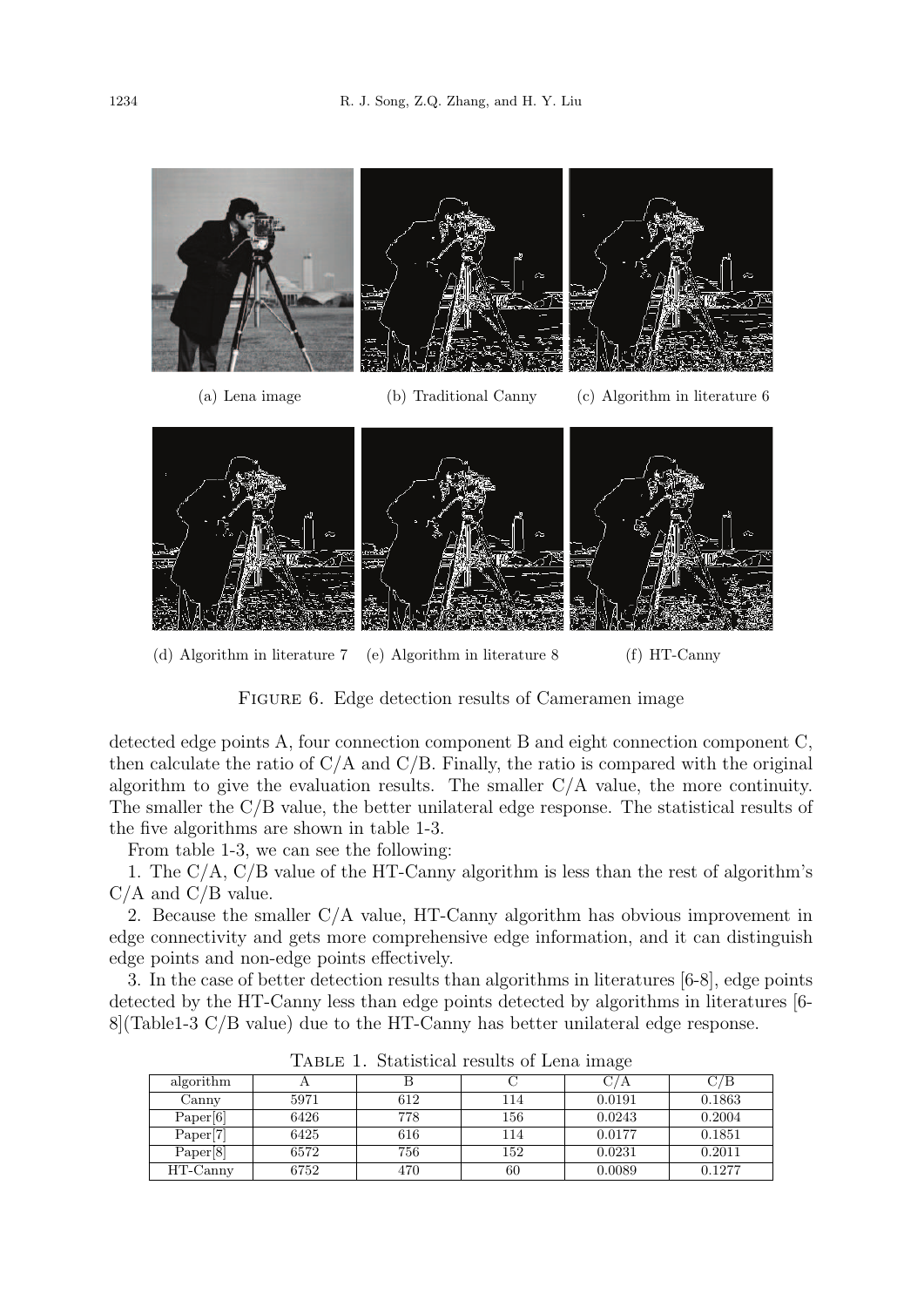

FIGURE 7. Edge detection results of Transmission Line image

|                      |      |      | $\sim$ |        |        |
|----------------------|------|------|--------|--------|--------|
| algorithm            |      |      |        | C/A    | C/B    |
| Canny                | 7586 | 1230 | 411    | 0.0542 | 0.3341 |
| Paper[6]             | 9004 | 1458 | 474    | 0.0526 | 0.3251 |
| Paper <sup>[7]</sup> | 8394 | 1238 | 412    | 0.0491 | 0.3328 |
| Paper <sup>[8]</sup> | 8942 | 1374 | 465    | 0.0520 | 0.3384 |
| HT-Canny             | 8800 | 1257 | 367    | 0.0417 | 0.2919 |

Table 2. Statistical results of Cameramen image

5. Conclusions. In this paper, we propose an edge connection based edge detection algorithm-the Hough Transform based Canny (HT-Canny) algorithm. HT-Canny algorithm introduces gradient direction and Hough Transform to replace traditional double threshold method to detect and connect the edge image. Experimental results show that HT-Canny not only maintain the advantages of traditional algorithm but also has